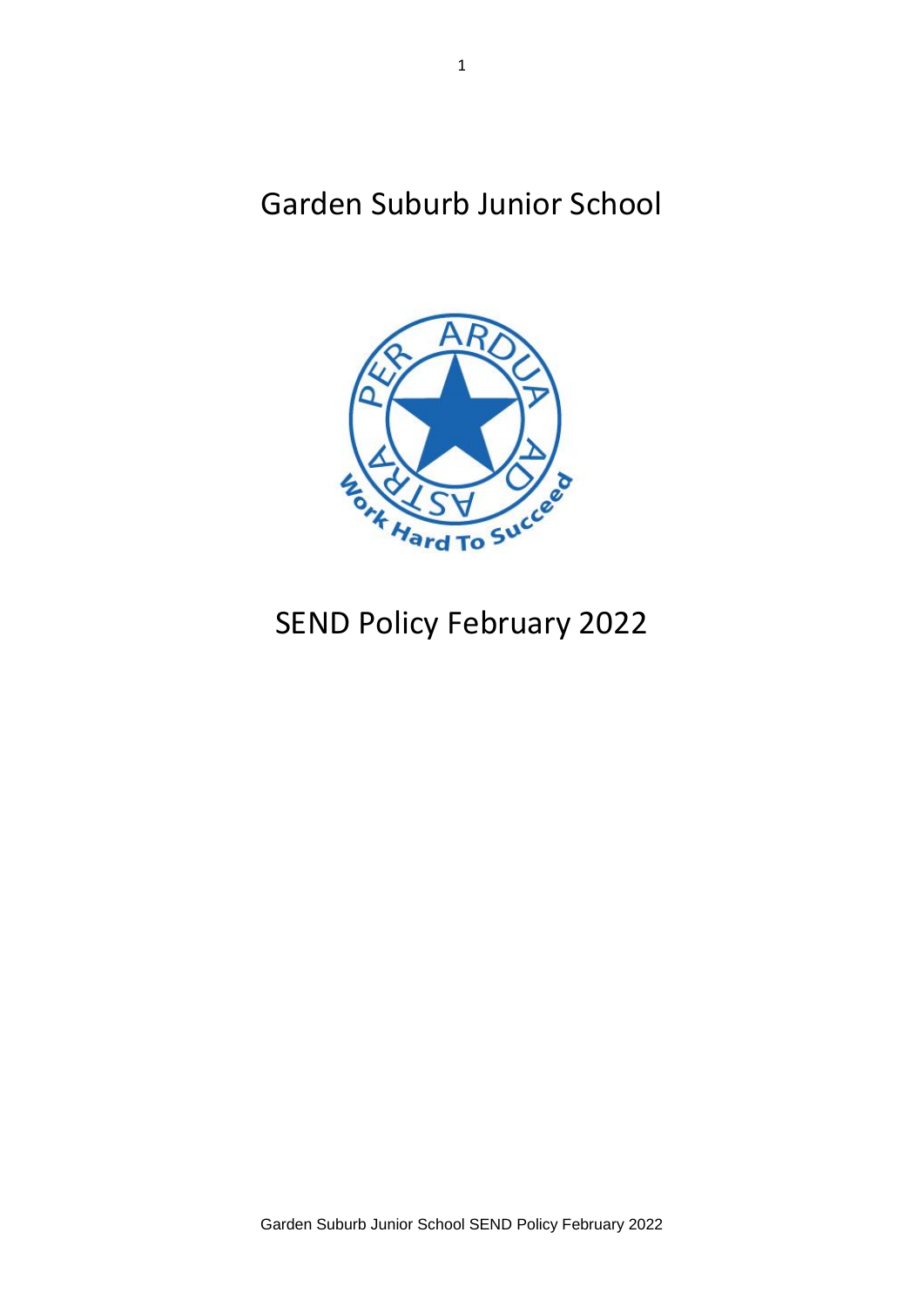This policy complies with the statutory requirement laid out in the SEND Code of Practice  $0 - 25$ (September 2014) 3.65 and has been written with reference to the following guidance and documents:

- Equality Act 2010: advice for schools DfE Feb 2013
- SEND Code of Practice 0 25 (September 2014)
- Schools SEN Information Report Regulations (2014)
- **•** Statutory guidance on supporting pupils at school with medical conditions  $(4/14)$
- The National Curriculum in England Key Stage 1 and 2 framework document (9/13)
- Safeguarding Policy
- **•** Accessibility Plan
- Teachers Standards 2012
- Record Management Policy (Garden Suburb Schools) May 2018

# **RESPONSIBILITY**

Those responsible for managing Garden Suburb Junior School's provision for children with SEND are:

Mrs. Jacqui Goldman – Acting SENDCO

Mrs E Bhavsar – Head Teacher

The Pupil Wellbeing and SEND Committee of the Governing Body

Contact details via school office[: office@gsis.barnetmail.net](mailto:office@gsis.barnetmail.net) Tel: 020 8455 3269

#### **BELIEFS AND VALUES**

Garden Suburb Junior School believe that all children should have access to a broad and balanced education, which gives them the opportunity to realise their full potential and achieve success. For some children this will mean the school making special provision within the curriculum to meet their individual needs. All achievements of our pupils will be recognised and celebrated, with successes rewarded where appropriate. Garden Suburb Junior School are committed to providing an environment that allows children with disabilities full access to all areas of learning.

Every teacher is a teacher of every child or young person, including those with SEND.

This policy was developed by the Acting SENDCO and Head Teacher in consultation with the SEND and Pupil Wellbeing Committee of the Governing Body and all staff. It has been shared with all stakeholders in the spirit of the current reform and reflects the SEND Code of Practice, 0-25 guidance.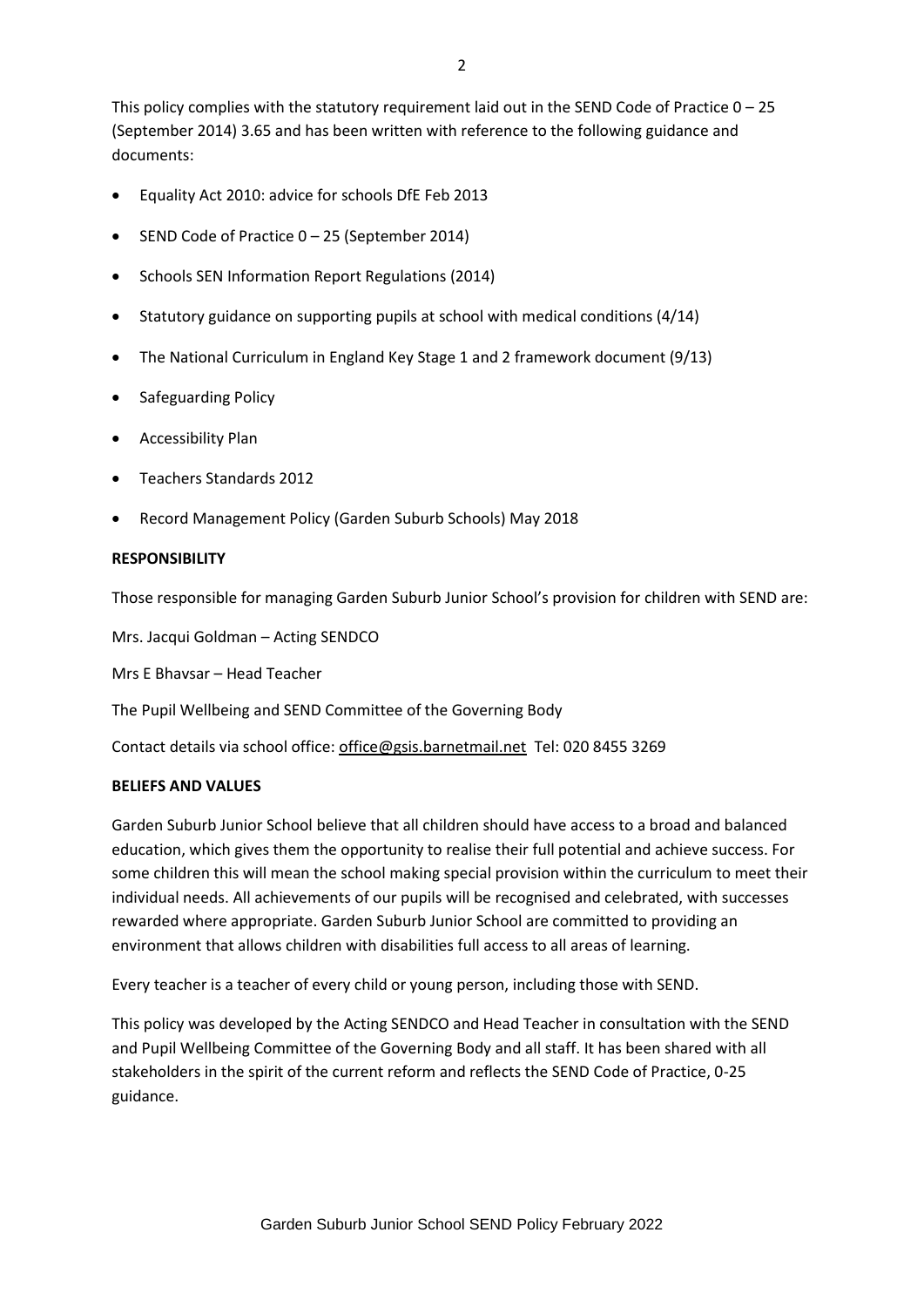### **SECTION 2 AIMS AND OBJECTIVES**

#### **AIM (THE LONGER VIEW)**

*At Garden Suburb Junior School, we aim to raise the aspirations of and expectations for all pupils with SEND. We provide a focus on outcomes for children and not just hours of provision/support.*

# **OBJECTIVES**

- 1. To identify pupils who have special educational needs and other additional needs including disability or a medical condition
- 2. To create an environment that meets the needs of these children enabling them to participate in all areas of school life
- 3. To assess and monitor the effectiveness of this provision
- 4. To work within the guidance provided in the SEND Code of Practice, 2014
- 5. To operate a *"whole pupil, whole school"* approach to the management and provision of support for special educational needs
- 6. To have an Acting SENDCO who will work within the **SEND Inclusion Policy**
- 7. To provide support and advice for all staff working with pupils with Special Educational Needs or a Disability (SEND)
- 8. To involve parents and carers in discussions about their child's SEND needs and the proposed provision for them
- 9. To liaise closely with all those involved with the child to ensure monitoring of progress and continuity of approach
- 10. Wherever possible to consider the views of the child
- 11. To liaise with other professionals working with the child, especially during transition to other schools, to ensure continuity and maximise success

# **SECTION 3: IDENTIFYING SPECIAL EDUCATIONAL NEEDS**

Special educational provision is matched to each child's identified SEND. Children's special educational needs are generally thought of in the following four broad areas of need and support –

- 1. Communication and interaction
- 2. Cognition and learning
- 3. Social, emotional and mental health
- 4. Sensory and/or physical needs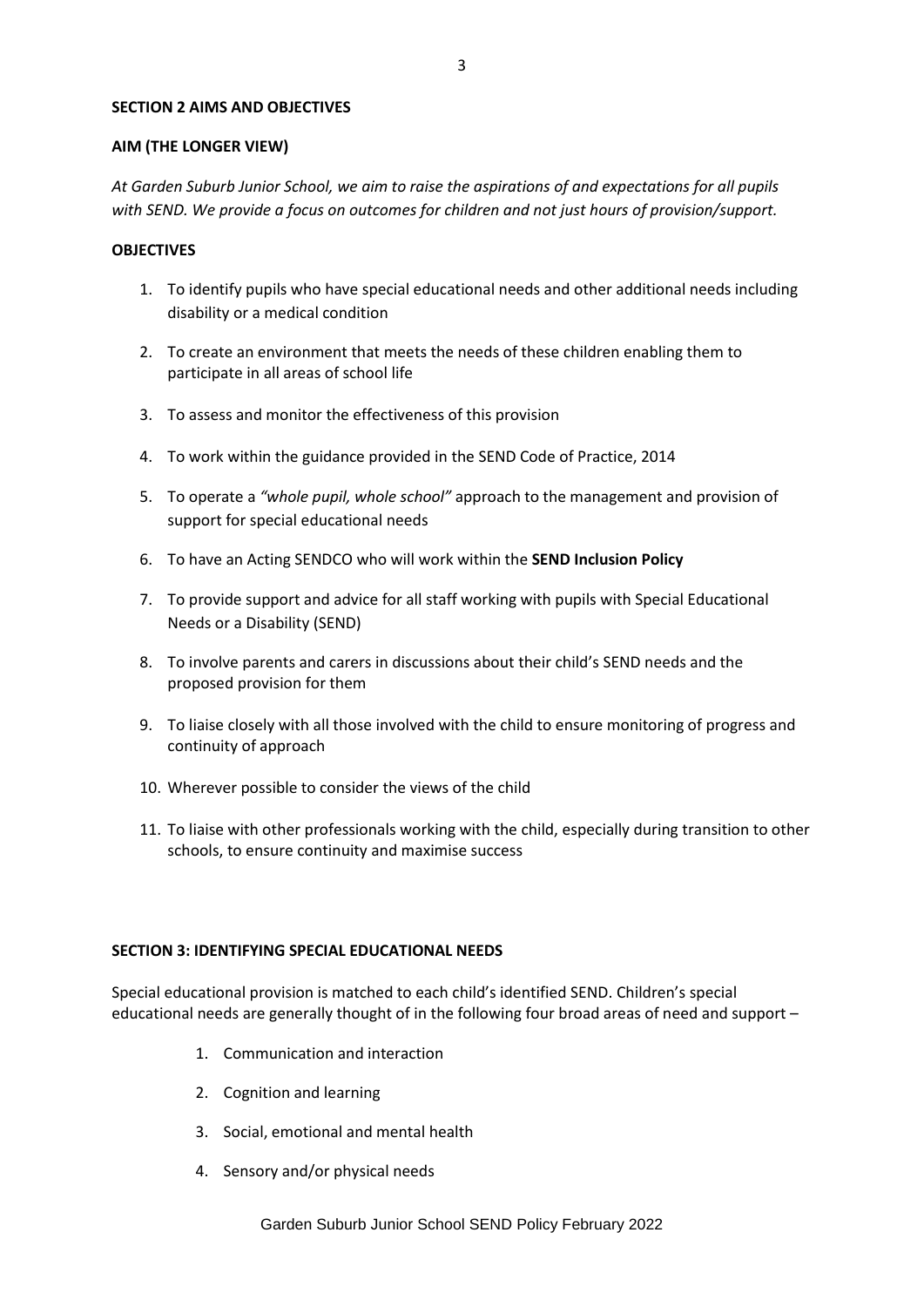The purpose of identification is to consider what action should be taken to overcome the pupil's barriers to learning. At Garden Suburb Junior School we consider the needs of the whole child, not just the special educational needs of the child or young person.

The following are additional factors which may impact on progress and attainment but alone do not constitute SEND:

- disability (the Code of Practice outlines the "reasonable adjustment" duty for all settings and schools that should be provided under the current Disability Equality legislation – these alone do not constitute SEN)
- attendance and punctuality
- health and Welfare
- English as an additional Language (EAL)
- being eligible for a Pupil Premium Grant
- being a Looked After Child
- being a child of a Serviceman/woman

Identifying behaviour as a need is not an acceptable way of describing SEND. Any concerns relating to a child's behaviour will be described as an underlying response to a need. At Garden Suburb Junior School, we will endeavour to recognise and identify these needs through our understanding and knowledge of the particular child.

We use a variety of assessment tools, observations, discussion with parent/carers and liaison with external agencies to determine the needs of each child.

# **SECTION 4: A GRADUATED APPROACH TO SEN SUPPORT**

- Teachers are responsible and accountable for the progress and development of the pupils in their class, including where pupils access support from teaching assistants or specialist staff
- Quality First Teaching, differentiated for individual pupils, is the first step in responding to pupils who have or may have SEND
- We regularly and carefully review the quality of teaching for all pupils, including those at risk of underachieving. This includes reviewing and, where necessary, improving, teachers' understanding of strategies to identify and support vulnerable pupils and their knowledge of the SEND most frequently encountered
- The teacher and Acting SENDCO consider all of the information gathered about a pupil, alongside national data and expectations of progress, in order to decide whether to make special educational provision. Pupils' progress is continually monitored using summative and formative assessments to ensure that teaching is targeted and differentiated to meet the needs of all pupils. This is achieved through: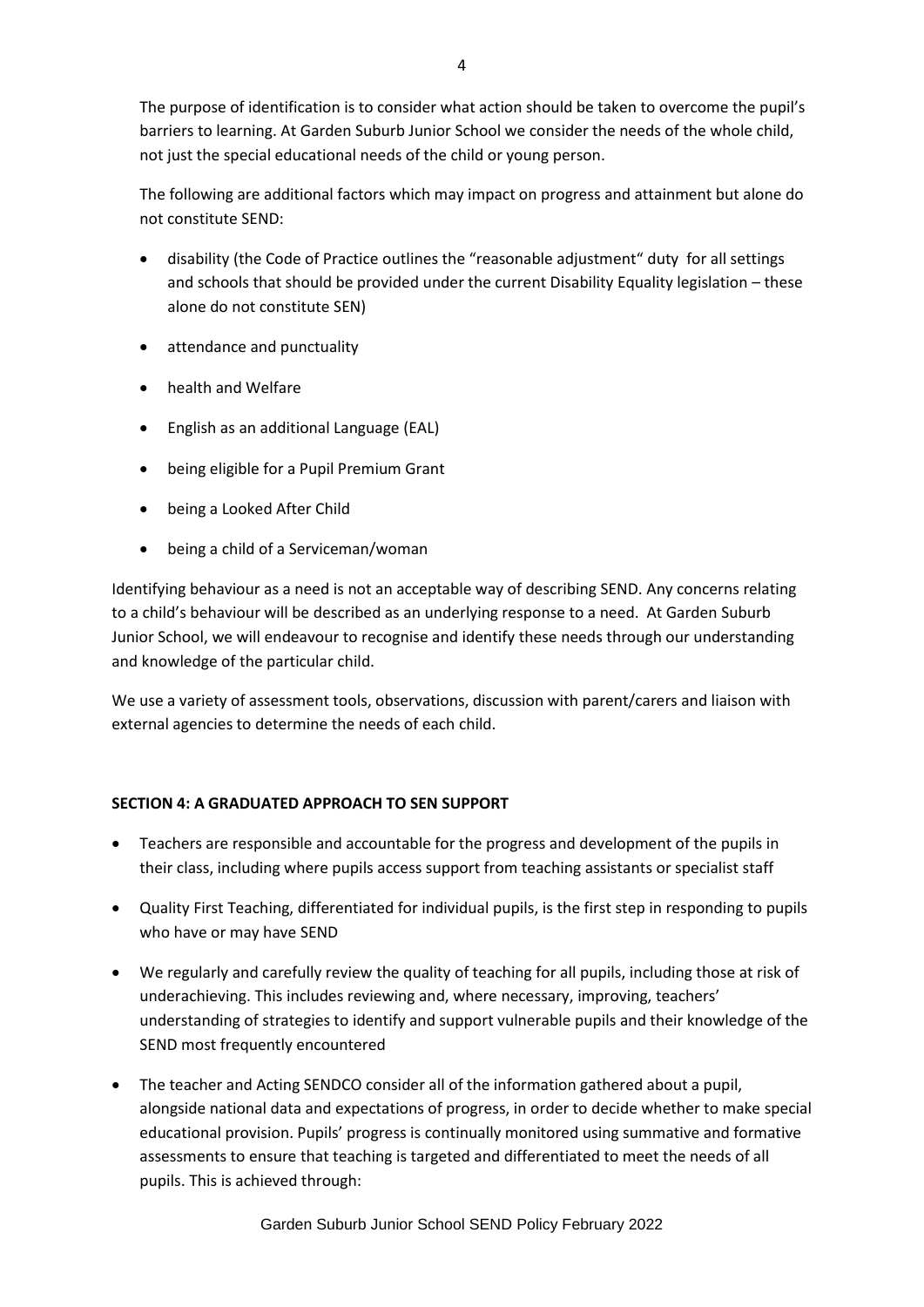- weekly planning in year groups
- vear group termly class review meetings
- monitoring and levelling work in year groups and across the school
- data analysis
- termly monitoring and reviewing of targeted interventions
- targeted marking and feedback by teachers to pupils
- self-assessment and feedback from pupils
- For higher levels of need, we draw on more specialised assessments from external agencies and professionals such as speech therapists, educational psychologists and advisory teachers (Hearing, Visual, Physical)
- The decision to categorise a pupil with SEND is not taken lightly. Prior to this a pupil will have been regularly **assessed** and **planned** for, including differentiation, adapted resources and/or interventions. The plan will then be **implemented** and its effectiveness **reviewed.** Outside agencies may be consulted in this process
- The cycle of **ASSESS – PLAN - DO – REVIEW** is part of the class teacher's practice with all children in the class
- Pupils are only considered to have SEN if they continue to make slow progress or do not make any progress after work has been differentiated, they have received Quality First Teaching and/or they have had an intervention
- If a child is not making progress despite the above, the teacher seeks advice from the Acting SENDCO about the next step
- If the pupil is thought to have SEND the Acting SENDCO may consider changing an intervention, working with the pupil individually or in a small group. The Acting SENDCO may also seek advice from a variety of external professionals
- Depending on the outcome of the assessment the child might be placed on the SEND Register and an Individual Learning Plan created for them. The next tier of the **ASSESS – PLAN - DO – REVIEW** cycle will begin again
- Whether the child is deemed SEND or not, the teacher will make adjustments to their provision following discussion with the Acting SENDCO. This cycle will be repeated over a period of time and could result in the child no longer being defined as having SEND
- We believe partnership with parents and professionals is the key to success. We liaise with parents about their child's provision and progress in the following ways:
	- 1. At parent/teacher consultations in the autumn and spring term. Parents/carers of pupils with SEND are also able to meet with the Acting SENDCO to discuss their child's needs in more detail. Parents of pupils, without SEND support, who have concerns regarding their child can also seek advice from the Acting SENDCO at this time
	- 2. By additional meetings, at any point during the year, with the class teacher or Acting SENDCO if the teacher or parent/carer wishes to discuss anything regarding their child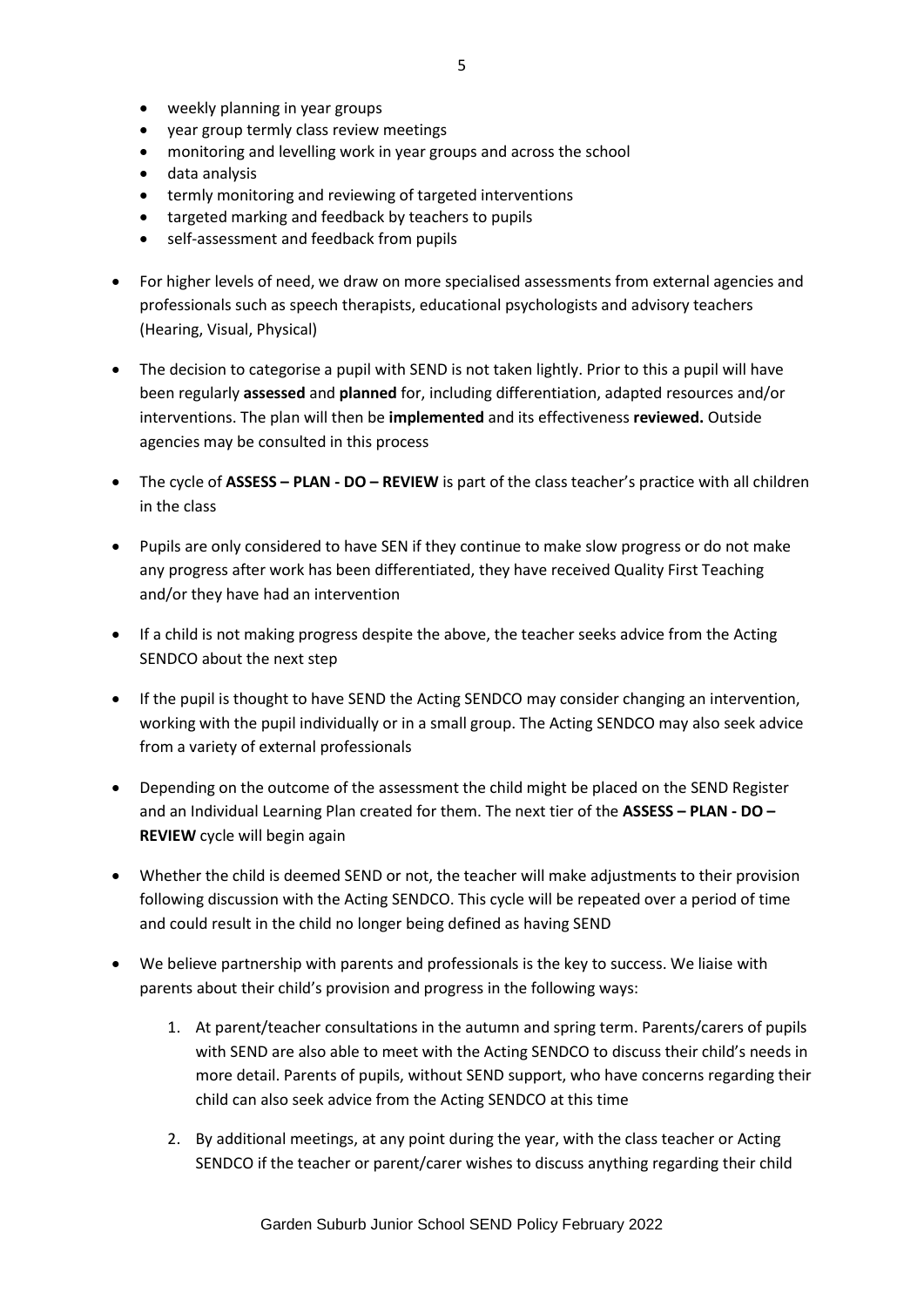- 3. By meeting with the class teacher and Acting SENDCO to discuss placing the child on the SEND register
- 4. The class teacher and Acting SENDCO meet termly to discuss and review child's provision and progress against the short term outcomes set in the pupil's Individual Learning Plan. The results of this discussion are shared with the parent.
- 5. An annual statutory meeting will take place for pupils with an Educational Health Care Plan (EHCP). Parents/carers, all staff and outside agencies working with the child are invited to contribute to and attend the meeting
- 6. The Acting SENDCO meets parents/carers of new children with SEND who join the school part way through the year and liaises with their previous school

# **SECTION 5: MANAGING PUPILS NEEDS ON THE SEN REGISTER**

There is a single category of support known as SEN SUPPORT. However, prior to a child being categorised as having SEND support, the following actions are taken:

- weekly PPA time allows teachers to plan for the needs and next steps in learning across the year group focusing on Quality First Teaching
- All pupils, including those with SEND, have access to differentiation Differentiation can be through:
	- the task/activity being broken down into smaller steps
	- resources visuals, photographs, simpler vocabulary, physical resources, ICT
	- support using additional adults
	- grouping similar learners together or putting children in mixed ability groups
	- outcome expectation of work completed is different
	- pace adapted to meet the needs of the pupil
	- dialogue adapted language/vocabulary used
- assessments are moderated across the year group, needs are identified and prioritised and deployment of support is considered
- termly class review meetings are held for each year group to analyse attainment and progress and a profile of the whole class is completed. These meetings are attended by the Deputy Head and other members of the Leadership Team
- pupils that are not making expected progress, given their age and individual circumstances, are highlighted and new targets are set. Where progress continues to be less than expected, the class teacher, working with the Acting SENDCO, will consider if a targeted intervention should be put in place
- children who are receiving multiple interventions but progress remains slow, and teachers still have concerns, will be tracked termly. These children will not be put on SEND support at this stage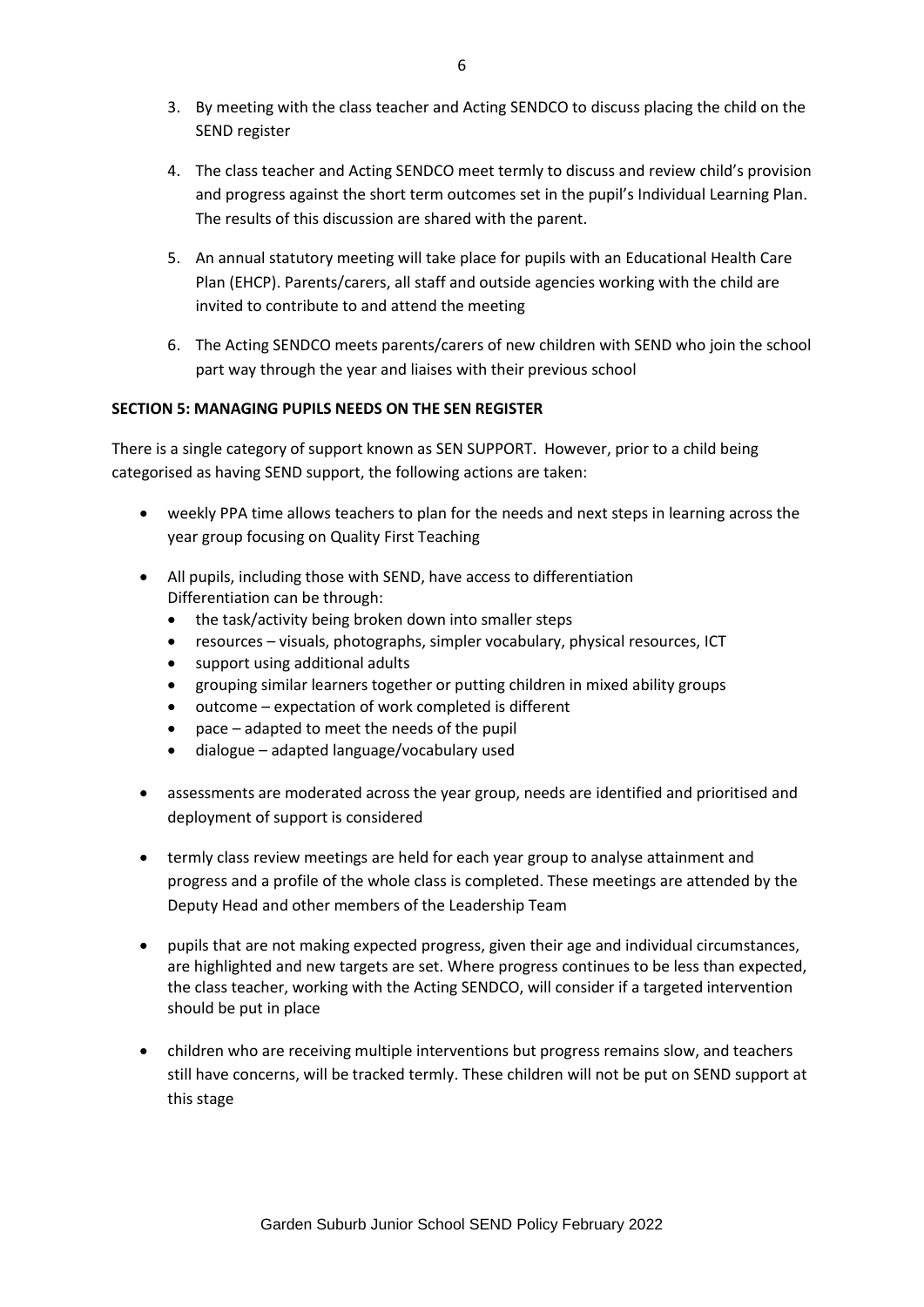- if the class teacher, parents and the Acting SENDCO continue to have concerns regarding a tracked pupil then an outside agency/professional may be consulted or involved. This may lead to the pupil receiving SEND support and an Individual Learning Plan (ILP) devised
- an ILP is completed termly by the class teacher and Acting SENDCO for children receiving SEND support and those with an Educational Healthcare Plan (EHCP)
- The ILP includes:
	- o long and short term outcomes and termly Small Measurable Achievable Reviewed Targets (SMART)
	- o type of intervention and/or resources to achieve this
	- o who will be delivering it and the frequency
	- o targets from external professionals if appropriate
- all parents of pupils who have an ILP will be sent two copies home. Parents are requested to return one signed and dated copy of the new ILP to their class teacher. The second unsigned copy is for their own records.
- if a parent does not return a signed copy of the new ILP within 2 weeks we will assume that they have agreed with the Plan.
- Parents/carers can also request a meeting with the class teacher and/or with the Acting SENDCO to discuss their child's ILP
- the Acting SENDCO and class teacher share the proposed ILP with parent/carers and amend it if necessary
- SEND provision is outlined in our SEND Information Report which is available on the website

# **SECTION 6: SEEKING EXTERNAL SUPPORT**

- External specialist services may be consulted and the following referral documentation can be part of the process for applying for additional funding and support from outside school. Some of the specialist services we access are:
	- o Occupational therapy, speech and language therapy and physiotherapy
	- $\theta$  Child and Adolescent Mental Health Services (CAMHS)
	- o Barnet Integrated Clinical Services Mental Health and Wellbeing
	- o the school uses some of their designated SEND budget to fund the Health and Emotional Wellbeing (HEW) service to provide support for vulnerable pupils and their parents in school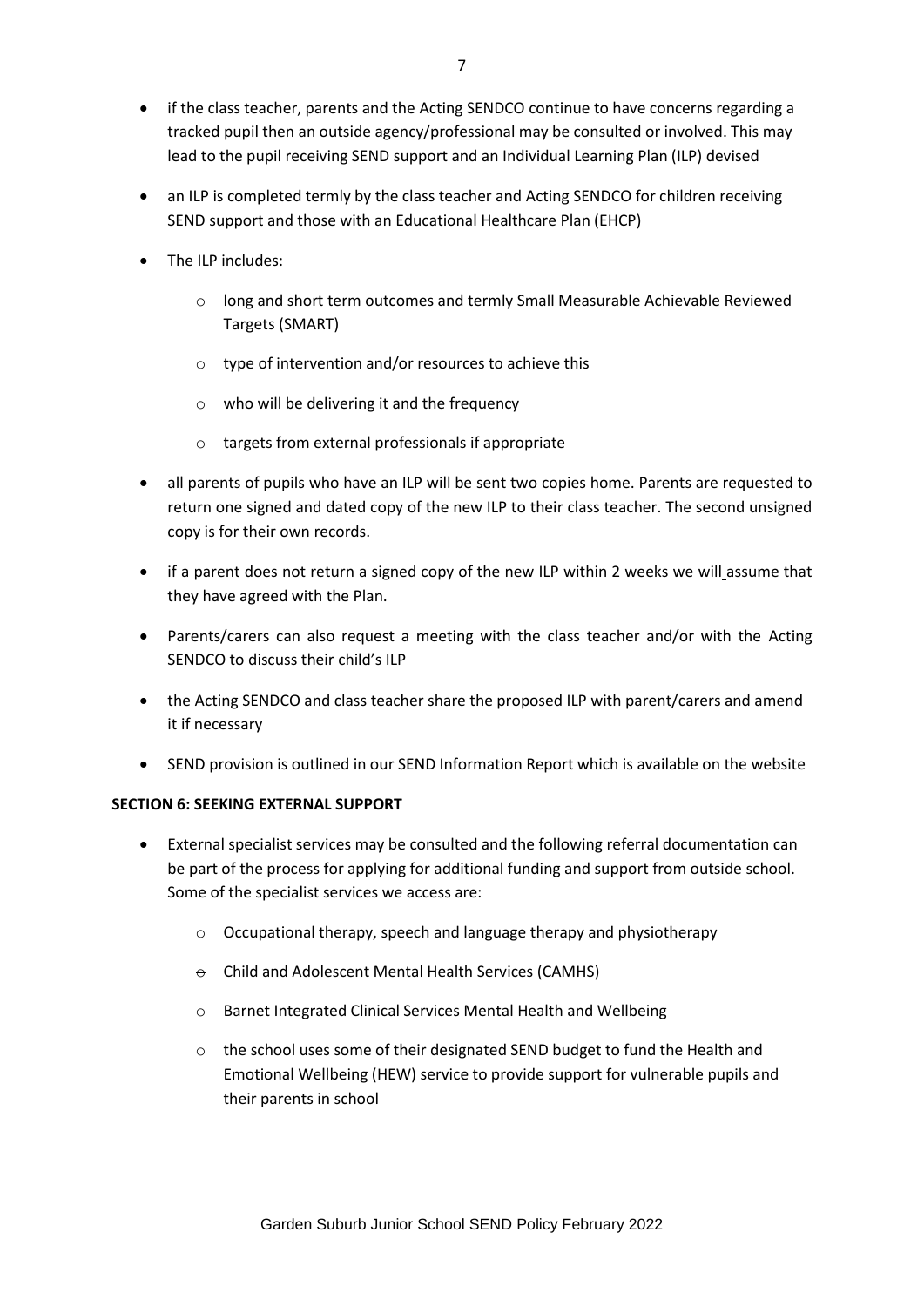- $\circ$  advice from the Inclusion Advisory Team (IAT) is available to the school to support pupils with behaviour, speech and language or Specific Literacy difficulties (The school buys into this service through the borough's traded services)
- o the school's link Educational Psychologist can only be used for statutory work required for EHCPs. Additional hours for non-statutory work has to to be bought through Barnet's traded services
- If we identify we are unable to fully meet the needs of a pupil through our own provision arrangements, we need the following to support an application for additional funding from the local authority High Needs Funding:
	- o Evidence of lack of progress over time assessment data and SEND plan reviews
	- o Evidence of the funding the school has deployed to address needs
	- o Evidence of input by an external professional
	- $\circ$  Evidence of parent/carer's view this cannot be pursued without active support from parent/carer
	- o Evidence of child's view if appropriate
- With this evidence, additional funding from the High Needs Funding could be applied for by asking the local authority for an Education, Health Care Plan (EHCP) assessment. The request for an EHCP can come from the school or from parents/carers. An EHCP brings the child/young person's education, health and social care needs into a single, legal document. They must have special educational needs to be eligible for a Plan. Barnet SEND Information, Advice and Support Service (SENDIASS) and Independent Supporters can offer help with the EHCP assessment and processes
- The full process for applying for an EHC assessment, including timescales, can be found at: [https://www.barnetlocaloffer.org.uk/pages/home/information-and-advice/education](https://www.barnetlocaloffer.org.uk/pages/home/information-and-advice/education-health-and-care)[health-and-care](https://www.barnetlocaloffer.org.uk/pages/home/information-and-advice/education-health-and-care)

The following is an outline of this process:

- o **requesting an EHCP assessment**  this request can come from the school, parents or another professional who works with the child
- o **deciding whether to conduct an EHC assessment -** Once the LA receives a request they have up to six weeks to decide whether to carry out the assessment. During that time, they will ask parents/carers the young person themselves and others – such as the school or other setting – for information to help them make that decision
- o **conducting an EHCP assessment -** the assessment includes seeking information and views from the parents/carers and the child, as well as people who work with the child/young person, such as class teachers, speech and language therapists, physiotherapists and educational psychologists
- o **deciding whether an EHCP is needed -** after the local authority has made its assessment, they will decide whether or not an EHCP is necessary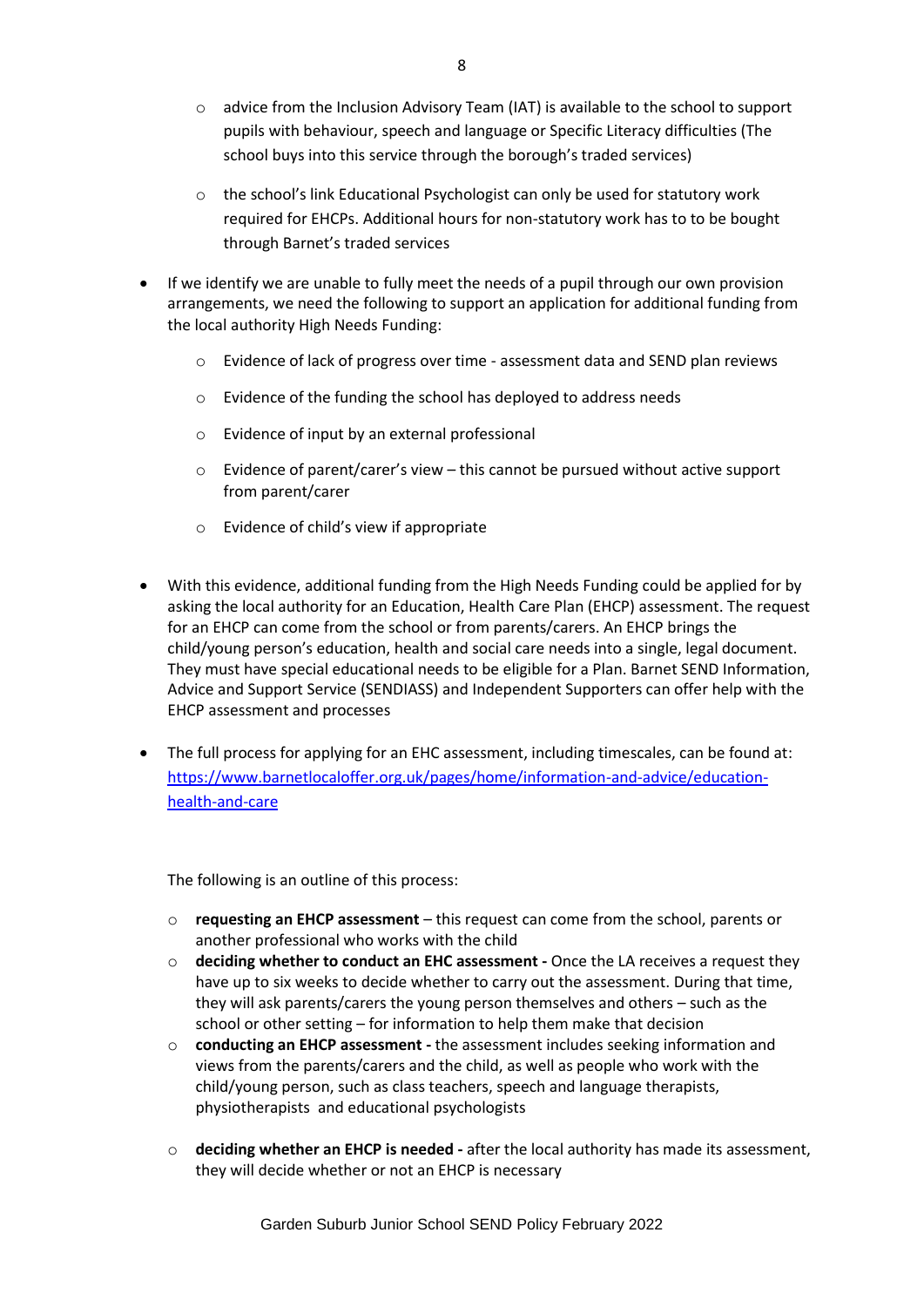- o **preparing an EHCP -** If the local authority decides to proceed with an EHCP, they will work closely with parents/carers and the child/young person to make sure that the plan takes full account of their views, wishes and feelings. The first draft will not include a named school, but parents will be asked to name a school when they respond to the first draft
- $\circ$  once an EHCP has been finalised, the local authority has to ensure that the special educational support in section F of the plan is provided, and the health service has to ensure the health support in section G is provided
- o The local authority will review the child/young person's EHCP at least every 12 months. That review will include working with parents/carers/child/young person and asking what they think and what they would like to happen
- o **personal Budgets -** A Personal Budget enables the individual to have choice and control over who provides help. The help will be described as provision in the Education Health Care Plan (EHCP) and will have been agreed with the relevant service provider. It is not always possible to offer a Personal Budget. **Personal Budgets are not able to be used by the parent to choose how funding in school is spent**
- As a school we endeavour to help all key adults around a child to have a common understanding and if at all possible a common approach. We recognise that privately funded therapists can also be significant adults for a child. The Acting SENDCO may talk to privately funded therapists to help achieve this common understanding. Time constraints, school philosophy, as well as the limitations of our building have informed the following points:
	- $\circ$  in principle, where parents pay for private therapy sessions for their child we will not facilitate the delivery of these sessions within school. Cases will, however, be considered on an individual basis and exceptions may be made
	- o we will consider cases where there has been LA acknowledgment of the child's difficulties with recognition that the therapy will support their needs
	- $\circ$  The therapist must hold a recognised accreditation and all safeguarding checks must be current
	- o we will only consider cases where we know we will be able to accommodate sessions within our building
	- o we are unlikely to consider cases where the therapy provides support/intervention which is already provided by the school/LA
	- $\circ$  advice from private therapists will be considered and implemented if they are compatible with the school's ethos and will not conflict with the education provided at school for the child and the other children in class/school

# **SECTION 7: CRITERIA FOR EXITING THE SEN RECORD**

 if a child with SEND makes sufficient progress and are no longer a concern, they will be removed from the SEND register but they will continue to be monitored through the **ASSESS – PLAN – DO - REVIEW** cycle previously described

# **SECTION 8: SUPPORTING PUPILS AND FAMILIES**

the link to the **LA local offer** can be found on the school and LA website:

https://www.barnetlocaloffer.org.uk/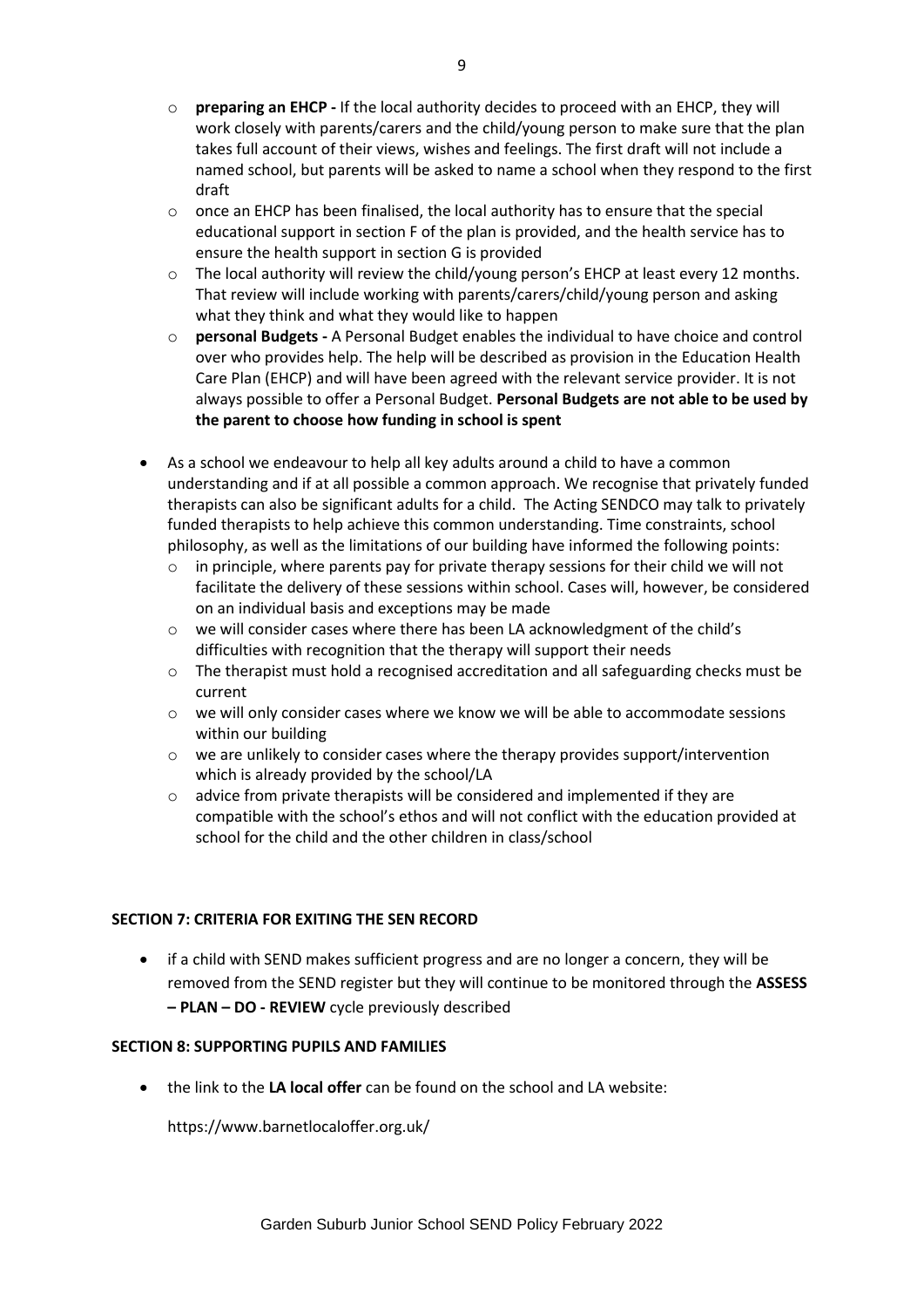- the School provides an **SEND Information Report** on the website: <http://www.gardensuburbjunior.co.uk/>
- the School website provides links to family support services
- Garden Suburb Junior School follows the admission arrangements as set out by the London Borough of Barnet and these can be accessed from their website [http://www.barnet.gov.uk](http://www.barnet.gov.uk/)
- children can be dis-applied from statutory assessment tests if appropriate. Materials can be modified to address SEND pupils and children are entitled to receive the same level of support during statutory assessment tests
- induction and transition arrangements are set out in the School's 'Admissions Induction and Transition Policy' which can be accessed from the school website. This includes individual provision for children with SEND

#### **SECTION 9: SUPPORTING PUPILS AT SCHOOL WITH MEDICAL CONDITIONS**

- the school recognises that pupils at school with medical conditions should be properly supported so that they have full access to education, including school trips and physical education. Some children with medical conditions may be disabled and where this is the case the school will comply with its duties under the Equality Act 2010
- some pupils may also have special educational needs or a disability (SEND). They may have an Education, Health Care Plan (EHCP) which brings together health and social care needs, as well as their special educational provision. The SEN Code of Practice (2014) will be followed for these pupils
- the school has a policy on Managing Medicines in School, this can be accessed from the school website

#### **SECTION 10: MONITORING AND EVALUATION OF SEND**

- At Garden Suburb Junior School, we regularly and carefully monitor and evaluate the quality of provision we offer all pupils. We do this by:
	- o providing a detailed termly report to the SEND and Pupil Welfare Committee of the Governing Body
	- o sampling of parent views, pupils views and staff views through a regular survey
	- o analysing year group data at class review meetings (termly)
	- o Acting SENDCO to monitor assess and review interventions termly
	- o Senior Leadership observations of class teachers and teaching assistants, providing feedback and addressing training needs
	- o teachers and learning support assistants attend INSET and borough courses on SEND
	- o ensuring there is a named SEND governor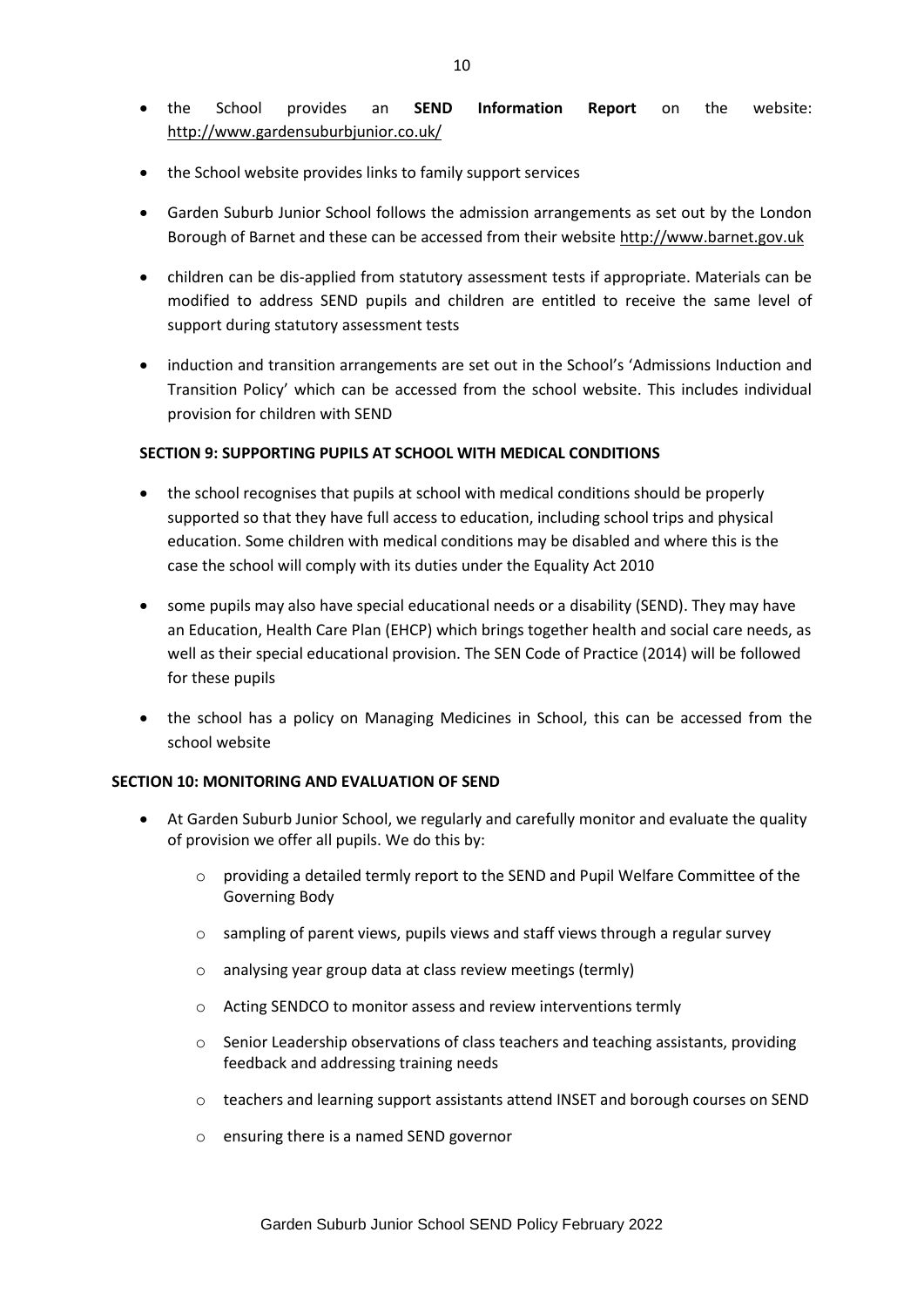Progress of SEND pupils is tracked termly and Individual Education Plans are also reviewed every term. Acting SENDCO, teachers, parents/carers are all involved. We follow the "assess, plan, do review" model. Outside agencies may be consulted if pupils are not making progress with support/interventions

### **SECTION 11: TRAINING AND RESOURCES**

- The school receives funding for SEND under three main headings:
	- o **Element 1: an amount of money for each pupil in the school -** This is the core budget for each school and it is used to make general provision for all pupils in the school including pupils with SEND
	- o **Element 2: The school's notional SEND budget** The school receives an additional amount of money to help make special educational provision to meet the needs of pupils with SEND. This is called the notional SEND budget. Special educational provision is anything that is provided to meet a child's SEND that is "additional to or different from" provision made for all children. We endeavour to ensure that special educational provision is made to meet a child's SEND
	- o **Element 3: top-up funding** If an EHCP or statement indicates that a pupil with SEND needs an exceptional degree of SEND support, the local authority may provide top-up funding to meet the cost of that provision
- the training needs of staff are identified and planned through the process of appraisal and through the needs arising of any individual child in the class
- in order to maintain and develop the quality of teaching and provision to respond to the strengths and needs of all pupils, all staff are encouraged to undertake training and development
- all newly appointed teachers and support staff meet with the Acting SENDCO who explains the systems, structures and provision in place for pupils with SEND in the school
- the school's Acting SENDCO regularly attends the local authority SENCO network meetings in order to keep up to date with local and national updates in SEND
- the school has Nasen membership

# **SECTION 12: ROLES AND RESPONSIBILITIES**

The following members of staff have the responsibility for overseeing inclusive practice and pupil welfare in our school:

- Mrs. Jacqui Goldman Acting SENDCO and the designated person responsible for Looked After Children (LAC)
- Mrs Morgan-Chiswick Pupil Health, Welfare, Attendance and Punctuality
- Role of SEND Governor is to champion the issue of SEND within the work of the governing body and to have specific oversight of the school's arrangement and provision for meeting **SEND**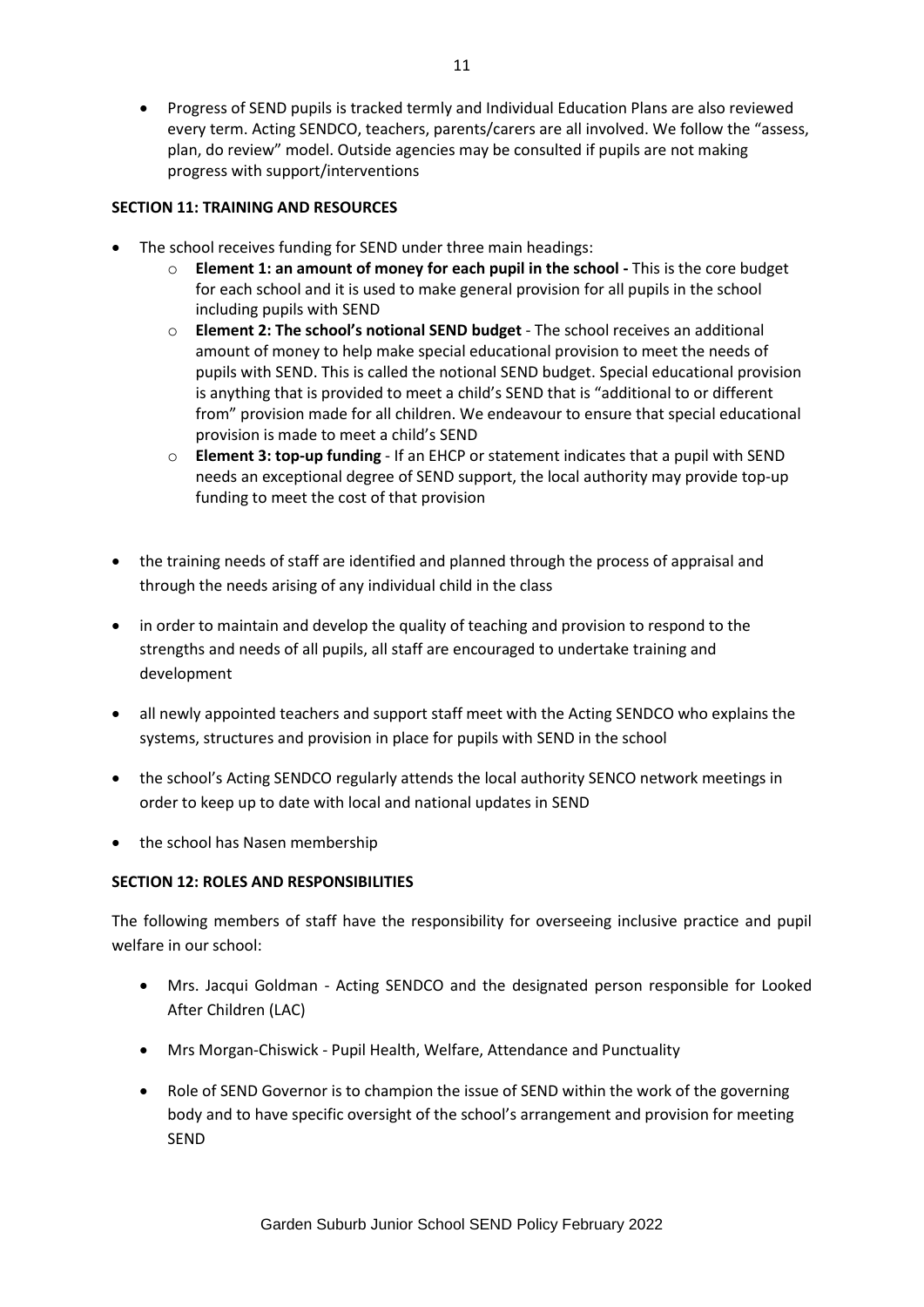- Mrs E Bhavsar, Head Teacher; Mrs L Berger Deputy Head and Mrs Jacqui Goldman, Acting SENDCO are the Designated Teachers with specific Safeguarding responsibility
- Mrs E Bhavsar, Head Teacher is responsible for managing the Pupil Premium Grant

### **SECTION 13: STORING AND MANAGING INFORMATION**

 Each child's primary school record is stored and retained in line with guidance in our Record Management Policy May 2018 (see appendix)

#### **SECTION 14: REVIEWING THE POLICY**

- This policy will be reviewed annually by the SEND and Pupil Welfare committee of the Governing Body
- We are exploring the most effective ways to gain the views of parents and children on the working of our current SEND arrangements. This will inform how we prepare for reviews to the SEND policy in the future

#### **SECTION 15: ACCESSIBILITY**

 The school has an Accessibility Plan and an Equality Plan which describes current targets, strategies and outcomes of the schools successful accessibility planning approach

# **SECTION 16 : DEALING WITH COMPLAINTS**

• The School has a Complaints Policy which can be accessed on the school website

#### **SECTION 17: BULLYING**

 Garden Suburb School have a Behaviour and Anti-Bullying policy that can be accessed via the school website